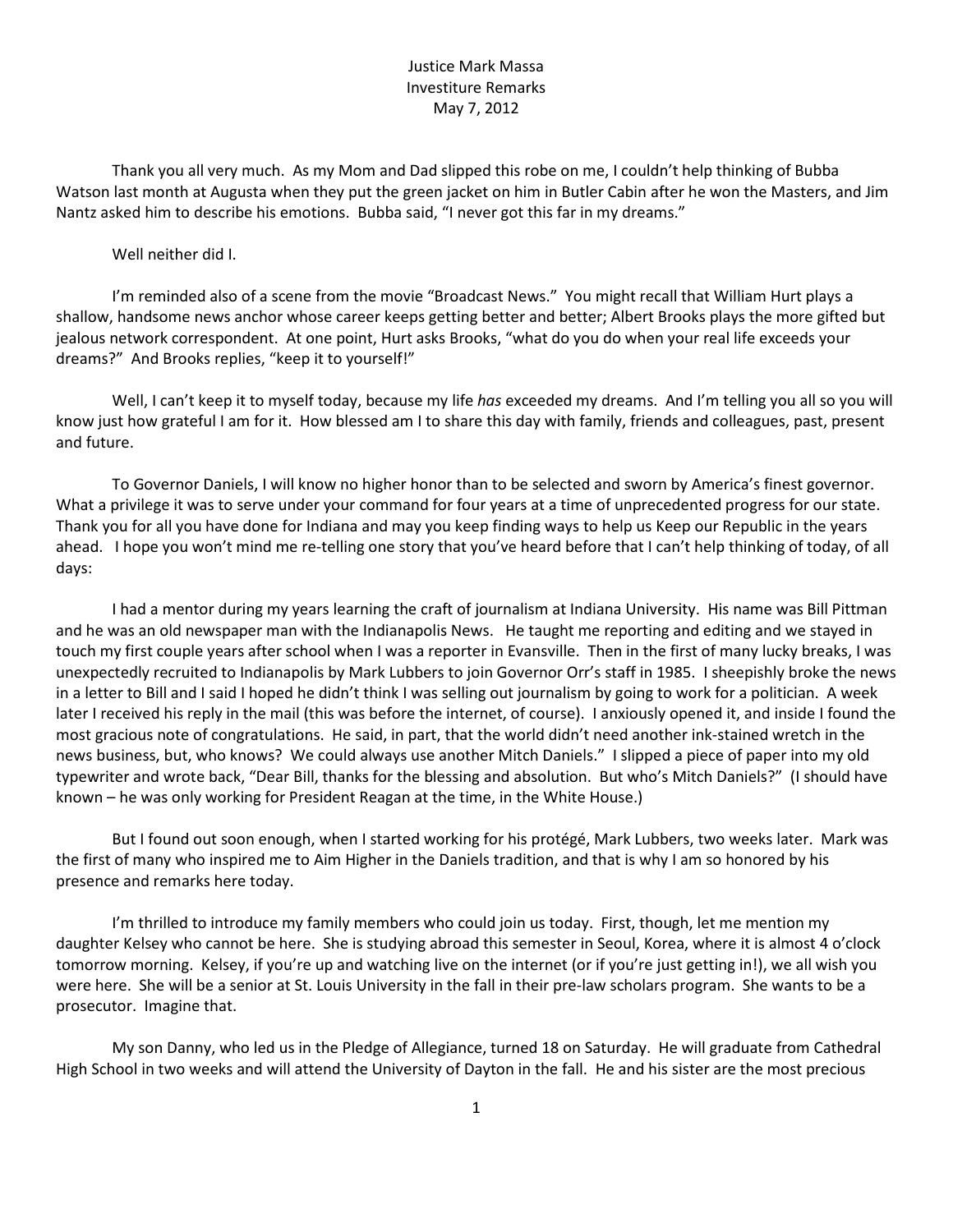treasures in the world to me and I am so proud of them both. They have turned out great and most of the credit goes to their mother and to their teachers at Immaculate Heart and Cathedral.

My sister, Marcia Hendrickson and her husband Kurt, are here from Madison, Wisconsin, as is her daughter Lisa and their son-in-law Brett Jondle. My brother John and his wife Mary are here from Milwaukee. Their two children, Haley and Mitchell are back home in school. My brother Michael, a 28-year veteran and captain on the Milwaukee Police Department and one of the great heroes of my life, is here with his sons Nick and Max. My brother Bill, his wife Cindy and daughter Dawn are here from Milwaukee, as well. Cindy is without question the person in the room most surprised by my appointment to this Court, as she still remembers a family vacation 10 years ago when the women beat the men in a game of Trivial Pursuit because I wrongly answered a question asking "how many eyes does a mole have?" (I thought it was a trick question! And for the record, my brothers were no help.)

My girlfriend, Maureen Keefe, attorney at law, is here. She, too, is a former Supreme Court law clerk, and her insight, patience and support throughout the nominating process was more than I deserved.

And then there are my mom and dad, Don and Eleanore Massa. Married 61 years. The living embodiment of the American Dream. Fifteen grandchildren and four great-grandchildren. My Dad's mom came to America from northern Italy just a few years before he was born. He married my mom, graduated from Marquette University with an accounting degree and retired as Senior Vice President and Chief Financial Officer of The Milwaukee Journal Company, where I first learned to love newspapers and the news. They raised a family that loves each other as much as we love them. And I have to share a story that says all you need to know about my mom and dad:

In 1969, when I was 8, my three first cousins were orphaned in a family tragedy, and my parents took them in. My cousins became my brothers on that day and two are with us here today. A third lives in England and could not join us. That's my brother Jerry. He and I are six weeks apart, so we played on the same Little League team. We had a teammate named Joey Bussalachi, another good Italian kid, and his mom would always sit in a lawn chair up against the backstop. One day I was swinging a bat in the on-deck circle; Mrs. Bussalachi called me over, pointed to my brother Jerry on the bench, and knowing our family story said to me, "there's a special room in heaven reserved for your mom and dad."

I didn't fully appreciate it then, but I do now. And I know she was right – but we're not eager to find out anytime soon! So Mom and Dad, thank you for all you have done for all of us, and for being here to share this proud day. I love you both so much and owe you everything.

Many thanks, as well, to two other great influences in my life, Chief Justice Randall Shepard, for whom I clerked and began an enduring friendship two decades ago, and whose chambers I cannot believe I now occupy, and Scott Newman, the greatest lawyer and most talented friend I have ever known, and a man of inspiring courage, resolve, and grace. I like to remind people that while I'm a proud product of the Big Ten, with degrees from Indiana University, I got an Ivy League education from three guys who went to Princeton – Randy Shepard, Scott Newman and Mitch Daniels. Throw in Yale's Bob Orr and Harvard Business School's Al Hubbard and Mark Lubbers and you'd think they'd give me some kind of certificate.

To Chief Justice Dickson and my new colleagues on the Court, I can tell you the last five weeks have been the greatest experience of my legal career. (Some of you here may not know but I was quietly sworn in a month ago so I could get to work before this formal ceremony and maintain the Court at full strength.)

A special mention too, to my colleague Justice Frank Sullivan, who announced his plans to retire only hours after I was sworn. (Not sure what to make of that.) You have served this state so well as budget director to Governor Bayh and on this Court for 19 years, and in the words of a great old Brad Paisley country song, "I wish you'd stay."